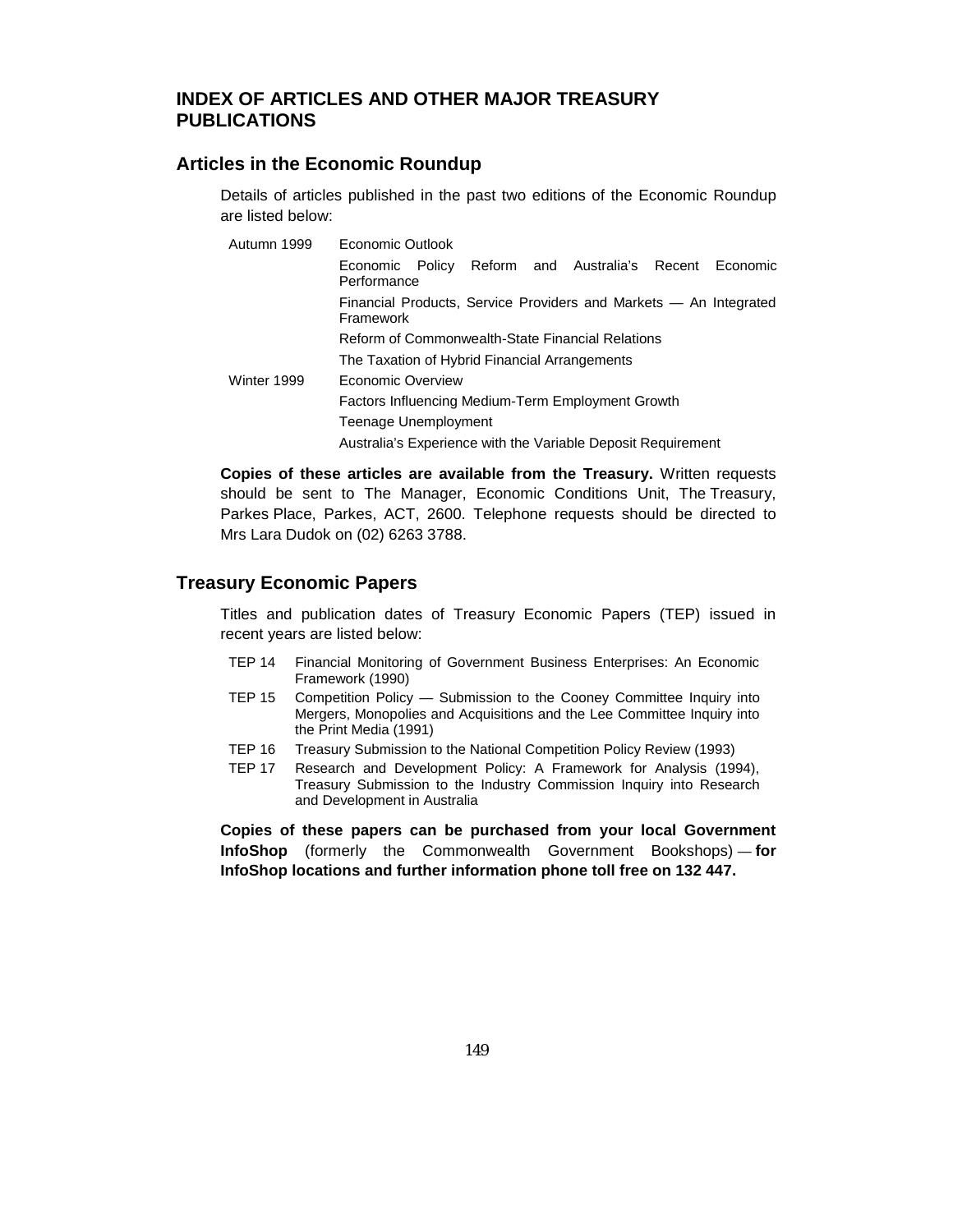### **Treasury Research Papers**

Titles and publication dates of Treasury Research Papers (TRP) issued in recent years are listed below.

|       | Title                                                                 | Author               | Date              |
|-------|-----------------------------------------------------------------------|----------------------|-------------------|
| TRP1  | Asset Price Inflation                                                 | Tony Urbanski        | December 1990     |
| TRP2  | The Redistributive Effects of Inflation                               | <b>Brian Cassidy</b> | March 1991        |
| TRP3  | Inflation and Uncertainty                                             | Martin Parkinson     | September 1991    |
| TRP4  | Economic Infrastructure in Australia                                  | Alison Smith         | September 1992    |
| TRP5  | Australia's Medium-Term Economic<br>Growth: A Policy Perspective      | <b>Bart Dowling</b>  | November 1992     |
| TRP6  | National Saving and External Balance                                  | Glenys Byrne         | <b>July 1993</b>  |
| TRP7  | Aggregate Saving in Australia:<br><b>Measurement and Trends</b>       | Brendan Flynn        | October 1993      |
| TRP8  | <b>Extended Measures of Investment</b><br>and Saving                  | Peter Depta,         | February 1994     |
|       |                                                                       | Frank Ravalli &      |                   |
|       |                                                                       | Don Harding          |                   |
| TRP9  | Climate Change: Interpreting and<br><b>Measuring Emission Targets</b> | <b>Rob Sturgiss</b>  | <b>April 1995</b> |
| TRP10 | What Future for Payroll Taxes in<br>Australia?                        | Matthew Ryan         | September 1995    |
| TRP11 | Derivatives, Financial Innovation and<br>Taxation                     | Richard Wood         | December 1996     |

**Copies of these papers can be purchased from your local Government InfoShop** (formerly the Commonwealth Government Bookshops) — **for InfoShop locations and further information phone toll free on 132 447.**

#### **1998-99 Commonwealth Debt Management**

The 1998-99 Commonwealth Debt Management report was released in October 1999. This publication provides information on the Commonwealth's debt and portfolio management operations in 1998-99 and, in appendices, statistical data on the Commonwealth's debt portfolio at 30 June 1999. The appendices also contain historical data, together with details of the redemption and stock of Commonwealth Government securities on allocation to the States and the Northern Territory.

Copies may be downloaded from the Treasury web site (http://www.treasury.gov.au).

**Copies can be purchased from your local Government Infoshop** (formerly the Commonwealth Government Bookshops) – **for Infoshop locations and further information phone toll free on 132 447.**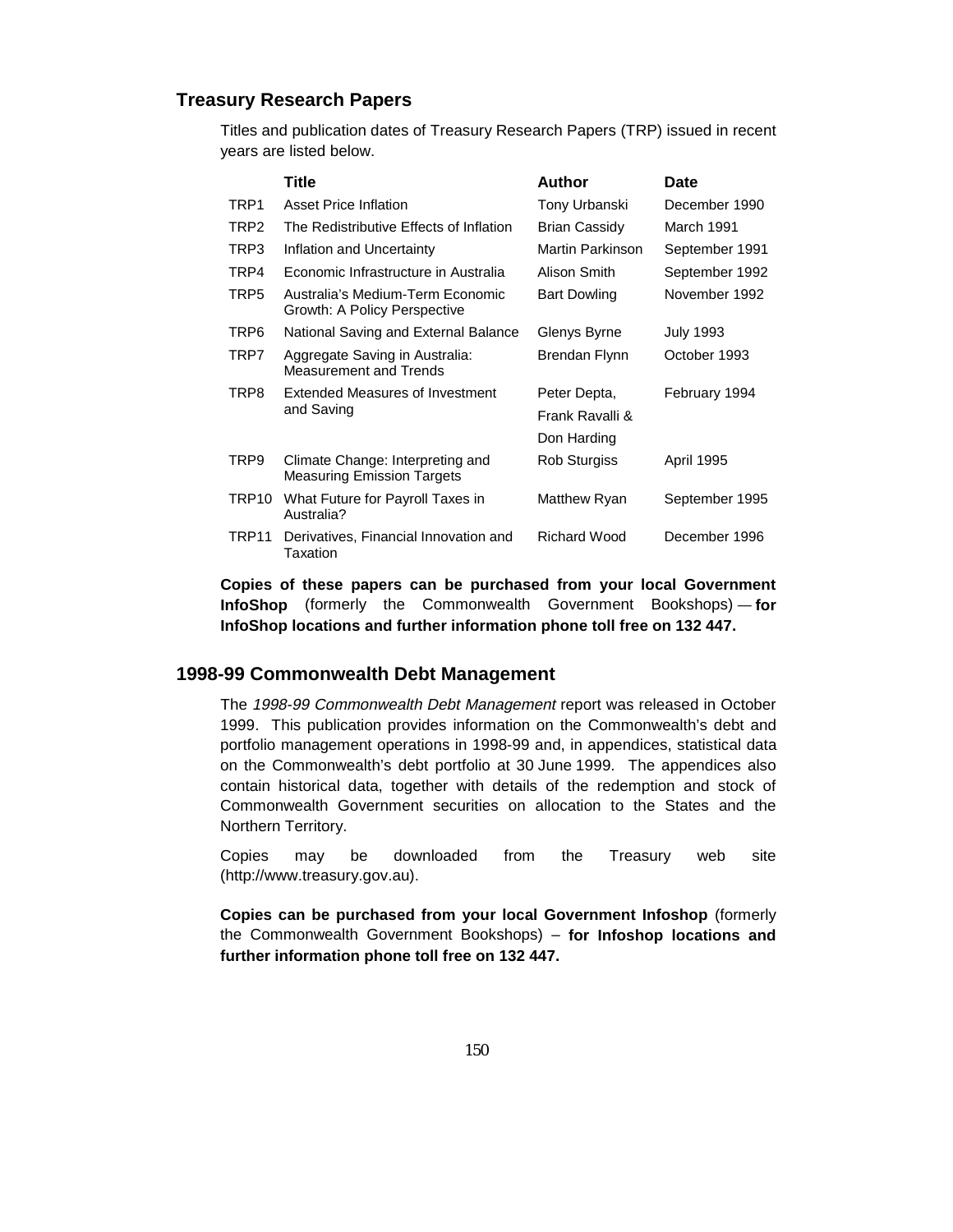#### **1997-98 Tax Expenditures Statement**

The 1997-98 Tax Expenditures Statement was released in July 1999 and provides comprehensive information on the extent and cost to revenue of tax expenditures for the years 1994-95 to 2001-02. Tax Expenditures Statements are prepared annually in conjunction with the Australian Taxation Office and Australian Customs Service.

Copies may be downloaded from the Treasury web site (http://www.treasury.gov.au).

**Copies can be purchased from your local Government InfoShop** (formerly the Commonwealth Government Bookshops) — **for InfoShop locations and further information phone toll free on 132 447.**

#### **Treasury annual reports**

Annual reports are published separately for the Treasury and the Royal Australian Mint.

**Copies of Treasury Annual Reports and those of other Treasury Portfolio Agencies can be purchased from your local Government InfoShop** (formerly the Commonwealth Government Bookshops) — **for InfoShop locations and further information phone toll free on 132 447.**

### **Treasury conference papers**

- 1. Douglas, J & Bartley, S. 1996, Risk Premia in Australian Interest Rates, paper presented to the 25<sup>th</sup> Conference of Economists, Economic Society of Australia, Australian National University, Canberra, 23-25 September.
- 2. Ferry, N. 1996, Australia's Current Account Performance and Microeconomic Reform, paper presented to the  $25<sup>th</sup>$  Conference of Economists, Economic Society of Australia, Australian National University, Canberra, 23-25 September.
- 3. Lucich, M. 1997, A Comparison of the Labour Supply Decisions and Wages of Migrant and Australian Born Married Women, paper presented to the 26<sup>th</sup> Conference of Economists, Economic Society of Australia, University of Tasmania, Hobart, 30 September to 1 October.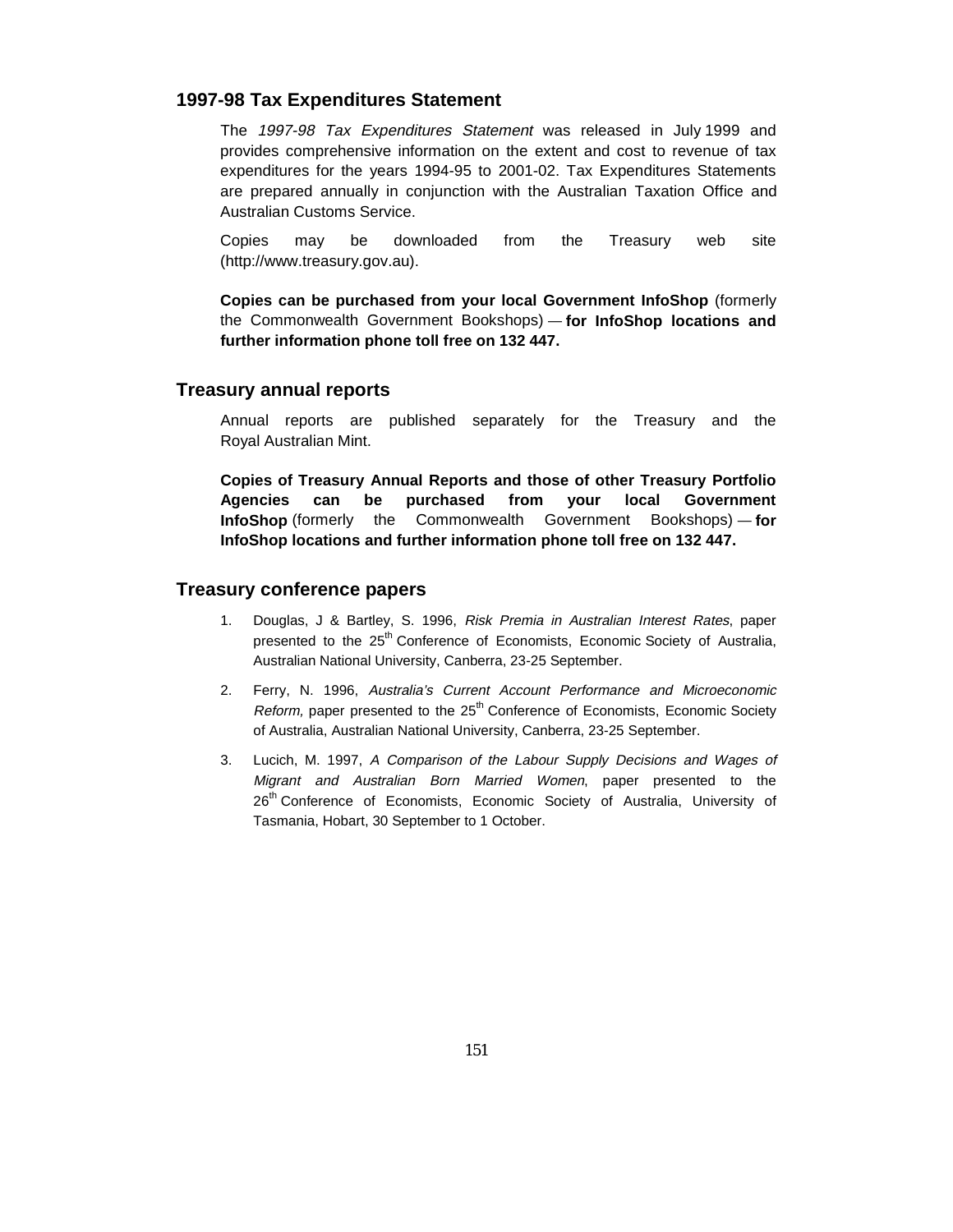4. Boyton, A. 1997, Liberalisation of Foreign Investment in the Australian Financial Sector, paper presented to the 26<sup>th</sup> Conference of Economists, Economic Society of Australia, University of Tasmania, Hobart, 30 September to 1 October.

**Copies of these articles are available from the Treasury.** Written requests should be sent to The Office Manager, Economic Group, The Treasury, Parkes Place, Parkes, ACT, 2600. Telephone requests should be directed to Mrs Lara Dudok on (02) 6263 3788

#### **A summary of Australia's foreign investment policy**

A general summary of policy and a summary specifically related to real estate are available from the General Manager, Foreign Investment Policy Division, The Treasury, Parkes Place, Parkes, ACT, 2600 (Phone (02) 6263 3763; Fax (02) 6263 2940.

These policy summaries are also available on the Internet. Copies may be downloaded from the Treasury web site (http://www.treasury.gov.au).

### **Corporation Law Economic Reform Program**

Financial Products, Service Providers and Markets – An Integrated Framework – Implementing CLERP 6 Consultation Paper was published in March 1999. This paper proposes a new, more flexible regulatory framework for the licensing of financial product markets and service providers, conduct and disclosure of service providers and financial product disclosure. An exposure draft of the Financial Services and Markets Bill, which will implement CLERP 6, is expected to be released by the end of 1999.

**Copies of this paper are available from the Treasury.** Written requests should be sent to The Administrative Support Unit, Markets Group, The Treasury, Parkes Place, Parkes, ACT, 2600. Telephone requests should be directed to Vishna Suker on (02) 6263 3975.

#### **Treasury Macroeconomic (TRYM) Model — public release**

Licensed access to the Treasury macroeconomic (TRYM) model on computer disk is available for purchase — either on a single issue basis or on subscription which involves quarterly updates. The TRYM data base is also available as a separate product.

TRYM's in a format compatible with the Time Series Processor econometric package, a copy of which will be needed to run the model.

The model comes with a user's guide specific to that version, documentation of the data base and two other manuals: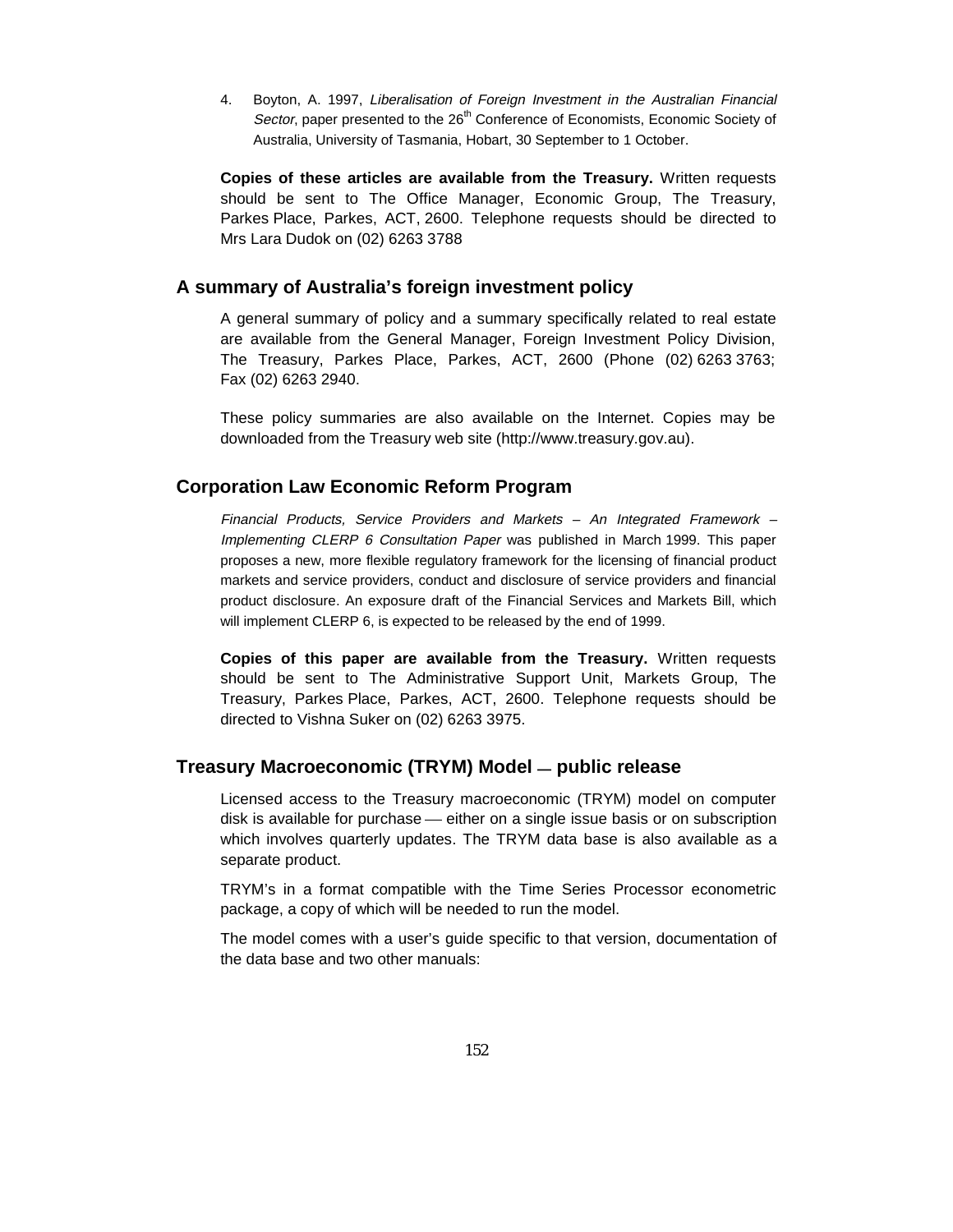- a new version of the TRYM documentation which provides a detailed description of the model, incorporating the specification and diagnostics of individual equations; and
- $\overline{a}$  The Macroeconomics of the TRYM Model of the Australian Economy, which describes the theoretical macroeconomic mechanisms and interrelationships underlying TRYM and discusses how TRYM relates to some macroeconomic issues of interest.

The latter two manuals are available for separate purchase from the Treasury. Telephone requests can be directed to Lea Buckton on (02) 6263 3273.

Requests for information on the public release of TRYM in computer-accessible form should be directed to:

> TRYM Contact Officer Analytical Services Section Australian Bureau of Statistics PO Box 10 BELCONNEN ACT 2616 Phone: (02) 6252 6122 Fax: (02) 6253 1033

### **TRYM related papers**

 $\bullet$ 

- 1. Antioch, L. & Taplin, B. 1993, Savings, Dwelling Investment and the Labour Market: Decisions by Households, TRYM Paper No. 5, Commonwealth Treasury, Canberra.
- 2. Ryder, B., Johnson, A., Taplin, B. & Jilek, P. 1993, Australia's Trade Linkages with the World, TRYM Paper No. 6, Commonwealth Treasury, Canberra.
- 3. Taplin, B. & Parameswaran, P. 1993, Employment, Investment, Inflation and Productivity: Decisions by the Firm, TRYM Paper No. 3, Commonwealth Treasury, Canberra.
- 4. Jilek, P., Johnson, A. & Taplin, B. 1993, Exports, Imports and the Trade Balance, TRYM Paper No. 4, Commonwealth Treasury, Canberra.
- 5. Downes, P., Louis, C. & Lay, C. 1994, Influences on the Australian Business Cycle, paper presented to the 23<sup>rd</sup> Annual Conference of Economists, Economic Society of Australia, Gold Coast 25-28 September.
- 6. Johnson, A. & Downes, P. 1994, The Impact of a Lower NAIRU on the Australian Macroeconomy — Responses in the Treasury Macroeconomic (TRYM) Model, paper presented to the 23<sup>rd</sup> Annual Conference of Economists, Economic Society of Australia, Gold Coast, 25-28 September.
- 7. Johnson, A. & Louis, C. 1994, An Analysis of the Macroeconomic Effects of Higher Productivity Using the TRYM Model, in EPAC 1994, A Comparison of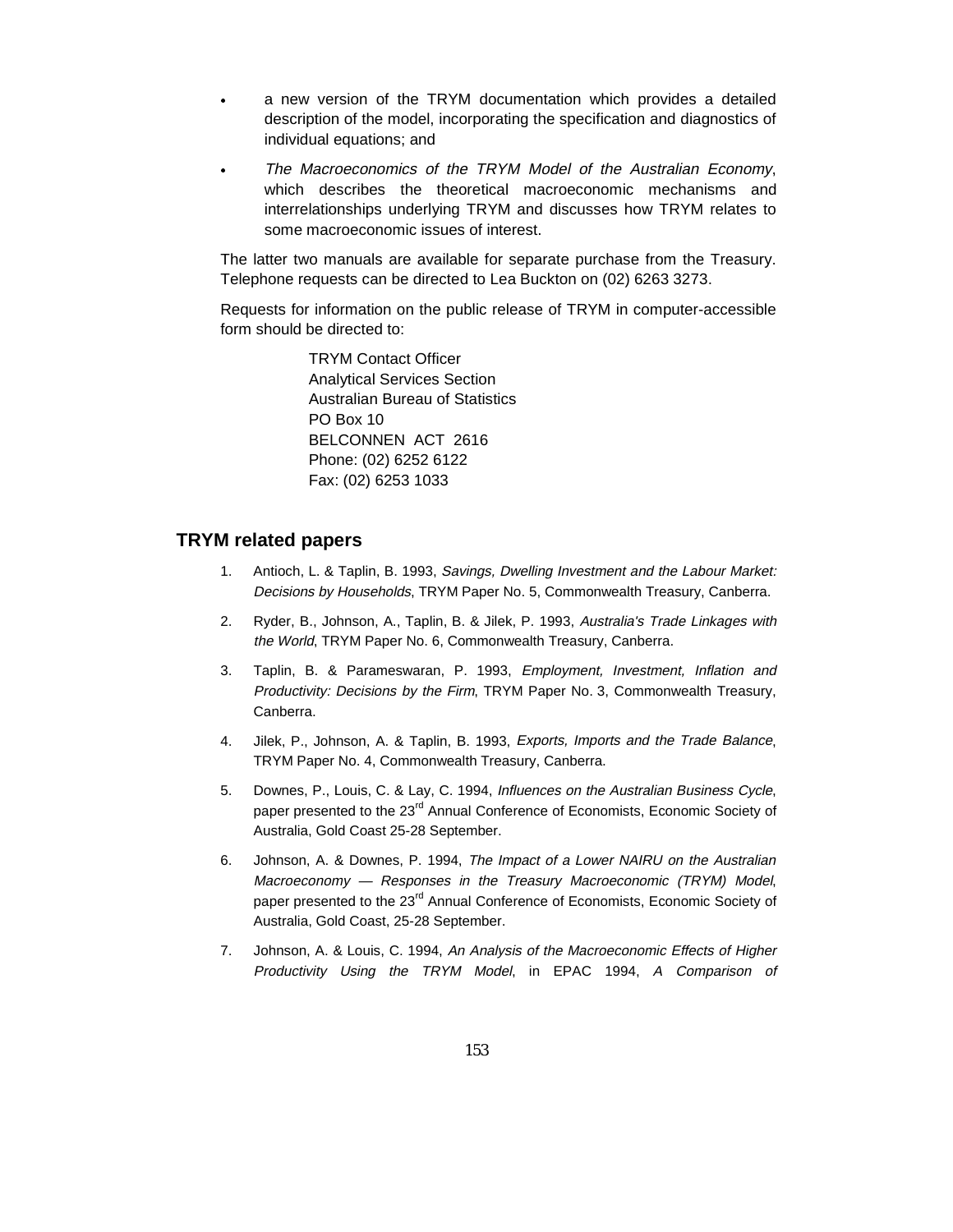Economy-Wide Models of Australia, Office of the Economic Planning Advisory Council, Commission Paper No. 2, AGPS, Canberra.

- 8. Downes, P. 1995, An Introduction to the TRYM Model: Applications and Limitations, paper presented to the International Federation of Automatic Control (IFAC) Symposium, 'Modelling and Control of National and Regional Economies', Gold Coast, 2-5 July.
- 9. Edge, R. 1995, Modelling Import Prices in the Treasury Macroeconomic (TRYM) Model, paper presented at the Econometrics Conference, Monash University, 13-14 July.
- 10. Gardner, R. 1995, Consumption and Saving in the TRYM Model, paper presented to the 24<sup>th</sup> Annual Conference of Economists, Economic Society of Australia, Adelaide, 24-27 September.
- 11. Lay, C. & Johnson, A. 1995, The Relative Price Block in the Treasury Macroeconomic (TRYM) Model, paper presented at the Econometrics Conference, Monash University, 13-14 July.
- 12. Louis, C. 1995, Control Applications of the TRYM Model, paper presented to the International Federation of Automatic Control (IFAC) Symposium, 'Modelling and Control of National and Regional Economies', Gold Coast, 2-5 July.
- 13. Stacey, G. & Downes, P. 1995, Wage Determination and the Labour Market in the Treasury Macroeconomic (TRYM) Model, paper presented to the  $24<sup>th</sup>$  Annual Conference of Economists, Economic Society of Australia, Adelaide, 24-27 September.
- 14. Louis, C. 1996, A Rational Expectations Solution Method for the TRYM Model, paper presented at the Econometric Society Australasian Meeting, University of Western Australia, 10-12 July.
- 15. Downes, P. & Stacey, G. 1996, The NAIRU in the Treasury Macroeconomic (TRYM) Model of the Australian Economy: Definition, Measurement and Policy Implications, note prepared for input into the OECD Economic Policy Committee Working Party 1, Programme of Work, Winter 1996, Topic A.2, NAIRU: Concepts, Measurement and Policy Implications, Commonwealth Treasury, Canberra.
- 16. Downes, P. & Louis, C. 1996, Monetary Policy in the TRYM Model: Uncertainty, Expectations and Policy Credibility, paper presented to the Economic Modelling Bureau of Australia (EMBA), Model Comparison Conference, 'Monetary Policy: Price Level and Inflation Targeting', Canberra, 23 May.
- 17. Powell, A., Malakellis, M., Transom, G., & Marshall, P. 1997, Comments on Some Modelling Issues, review of the TRYM model, June 1997.
- 18. Douglas, J., Thompson, H. & Downes, P. 1997, Modelling the Exchange Rate and Commodity Prices in the Treasury Macroeconomic (TRYM) Model, paper presented to the 26<sup>th</sup> Annual Conference of Economists, Economic Society of Australia, Hobart, 29 September to 1 October.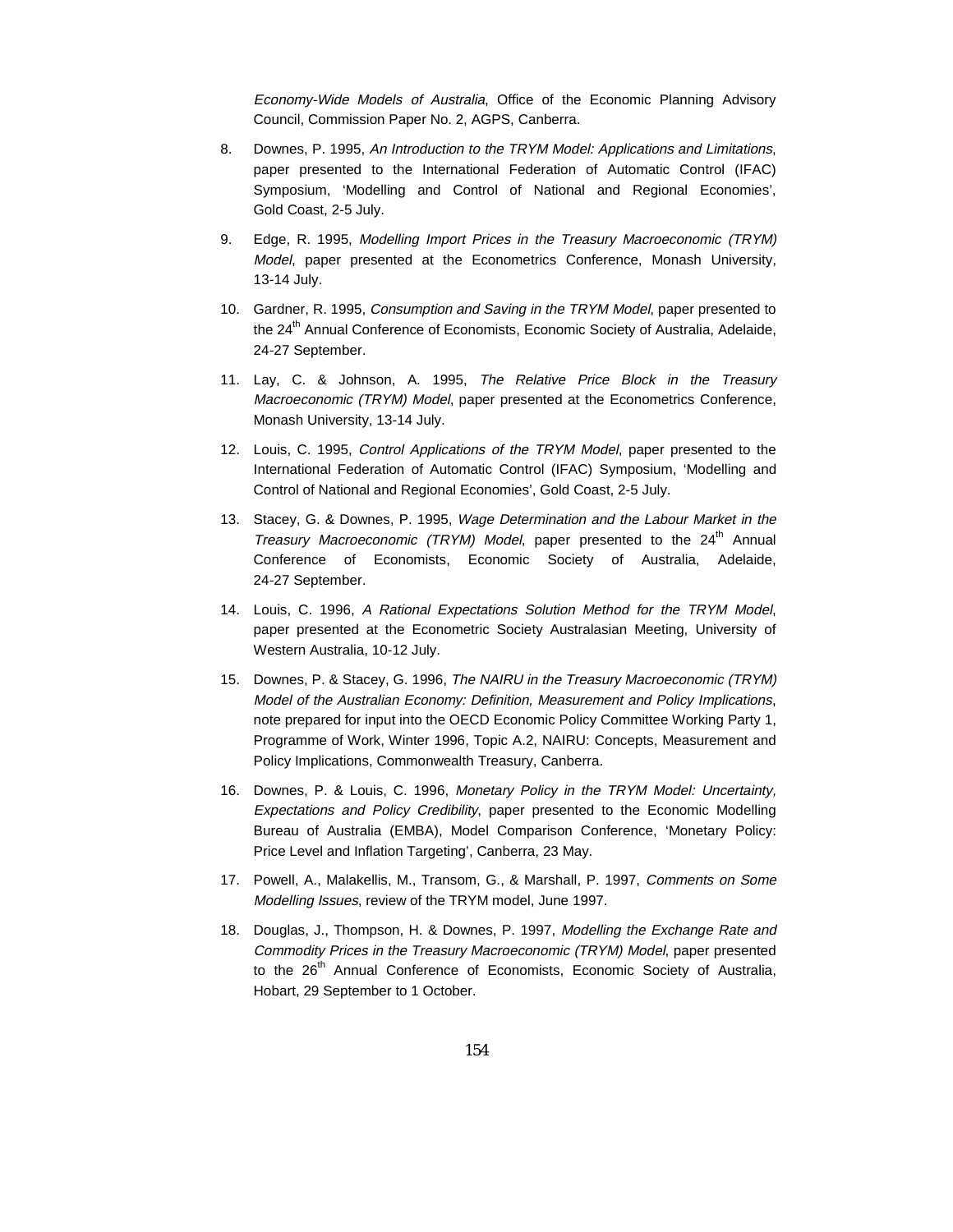- 19. Jovanoski, S., Stoney, N. & Downes, P. 1997, Modelling the Dwelling Cycle in the Treasury Macroeconomic (TRYM) Model, paper presented to the  $26<sup>th</sup>$  Annual Conference of Economists, Economic Society of Australia, Hobart, 29 September to 1 October.
- 20. Downes, P. 1997, The Treasury Model and the Business Cycle, paper presented to the Melbourne Institute of Applied Economic and Social Research Conference, 'Business Cycles: Policy and Analysis', Melbourne, 5 September.
- 21. Downes, P and Bernie, K. 1999, The Macroeconomics of Unemployment in the Treasury Macroeconomic (TRYM) Model, paper presented at the Reserve Bank Australia, Seminar Series, 27 January.

Copies may be downloaded from the Treasury web site (http://www.treasury.gov.au/publications/TRYM).

**Copies of TRYM related papers can be obtained from the Treasury.** Written requests should be sent to The Manager, Macroeconomic Modelling Unit, The Treasury, Parkes Place, Parkes, ACT, 2600. Telephone requests should be directed to Ms Bree Cornell on (02) 6263 3768.

#### **Publications by the Retirement Income Modelling Unit**

The views expressed in these papers are those of the authors and do not necessarily reflect the views of the Department of the Treasury or its Minister.

#### **Technical papers**

- 1. Bacon, B. 1994, RIM Population and Demographic Modelling, Working Paper No. 2.
- 2. Haebich, W., Rothman, G. & Osborne, S. 1994, The RIP Model: System Documentation, Working Paper No. 3.
- 3. Rothman, G. 1994, The RIP Model: Parameter Documentation, Working Paper No. 4.
- 4. Osborne, S. 1994, The RIP Model: User Manual, Working Paper No. 5.
- 5. Brown, C. & McDiarmid, A. 1995, Legislative References & Assumptions for RIMHYPO, Technical Paper No. 1.
- 6. Brown, C. & McDiarmid, A. 1995, RIMHYPO: An Outline of the Code, Technical Paper No. 2.
- 7. 1995, INDMOD VERSION 3.2: Operating Instructions, Working Paper No. 2.
- 8. Rothman, G. 1995, Estimating Superannuation Parameters for the Self Employed, Working Paper No. 4.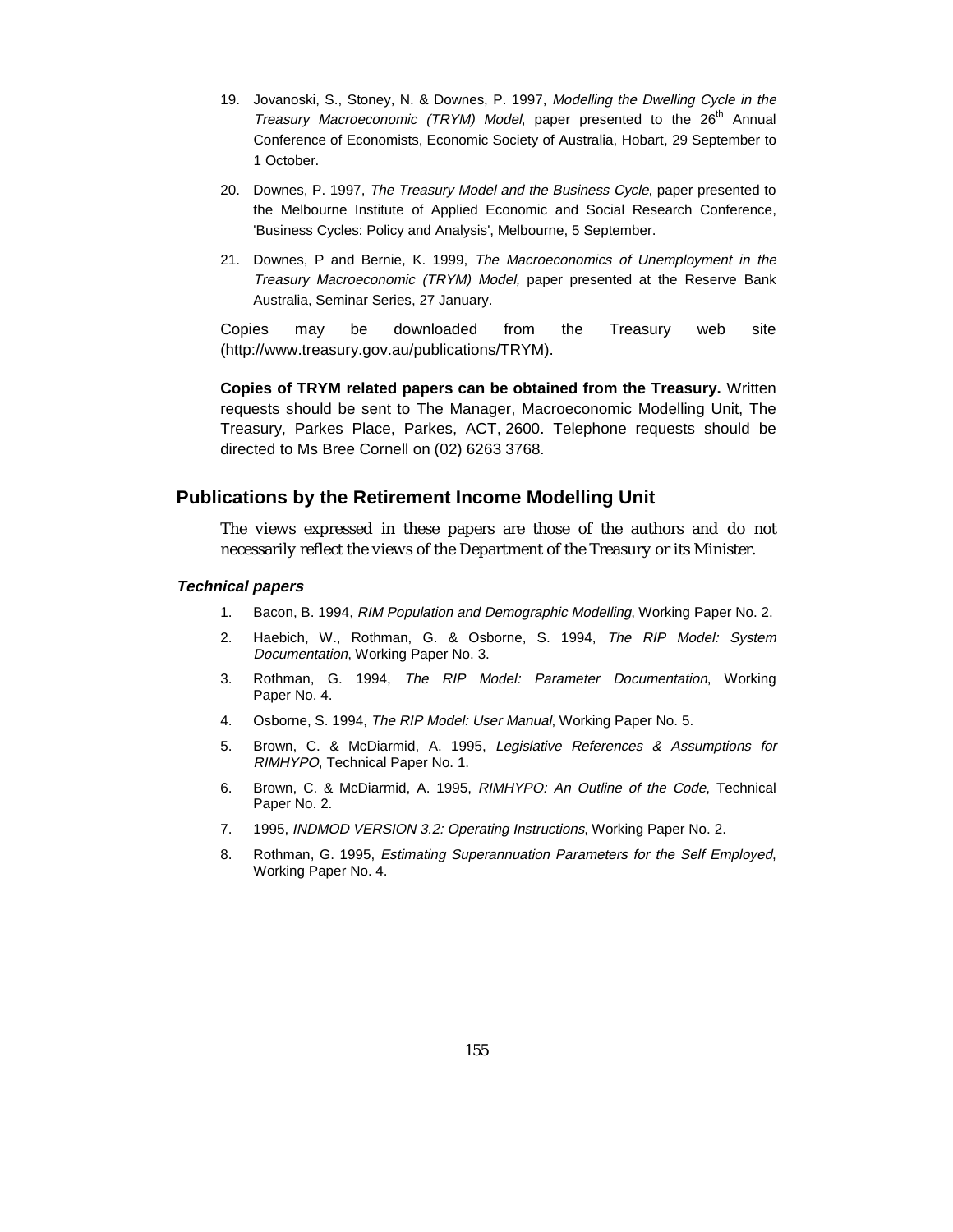#### **Conference and other papers**

- 1. Brown, C. 1993, Tax Expenditures & Measuring the Long Term Costs & Benefits of Retirement Incomes Policy, Conference Paper No. 1.
- 2. Gallagher, P., Rothman, G. & Brown, C. 1993, Saving for Retirement: The Benefits of Superannuation for Individuals and the Nation, Conference Paper No. 2.
- 3. Gallagher, P. & Dr Preston, A. 1993, Retirement Income Modelling & Policy Development in Australia, Conference Paper No. 3.
- 4. 1994, Response to the Senate Elect Committee on Superannuation for Analysis of the Effects of Allowing Withdrawals from Superannuation Funds for Housing Deposits, Retirement Income Modelling, Paper No. 1.
- 5. McDiarmid, A. 1994, Taxation of Superannuation and Disposable Income in Retirement, Women & Superannuation Seminar, Conference Paper No. 1.
- 6. Brown, C. 1994, The Distribution of Private Sector Superannuation Assets by Gender, Age and Salary of Members, Conference Paper No. 2.
- 7. Rothman, G. & Bacon B. 1994, The Impact of Population & Labour Force Scenarios on Superannuation, Tax Expenditures & Pension Costs, Colloquium of Superannuation Researchers 1994, Melbourne, Conference Paper No. 3.
- 8. Gallagher, P. 1994, Submissions to the Strategic Review of the Pensions' Income & Assets Test, Retirement Income Modelling Paper No. 2.
- 9. Brown, C. 1995, Measuring the Adequacy of Retirement Incomes, Colloquium of Superannuation Researchers, University of Melbourne, July 1995, Conference Paper No. 1.
- 10. Rothman, G. 1995, The Distribution of Superannuation by Sector, Account Type and Personal Characteristics, Colloquium of Superannuation Researchers, University of Melbourne, July 1995, Conference Paper No. 2.
- 11. Gallagher, P. 1995, The Policy Use of the Products of the Retirement Income Modelling Task Force, Colloquium of Superannuation Researchers, University of Melbourne, July 1995, Conference Paper No. 3.
- 12. Bacon, B. 1995, Projecting Labour Force, Earnings, Assets and Retirement Behaviour, Conference Paper No. 4.
- 13. Bacon, B. 1995, Labour Force Status, Earnings, Asset Accumulation, Retirement Behaviour and Long-Run Projections, Conference of Economists, Adelaide 24 September 1995, Conference Paper No. 5.
- 14. Bacon, B. & Gallagher, P. 1995, Early Retirees Trends and Their Use of Superannuation Benefits and Social Security Payments, Retirement Income Modelling Task Force, DSS Seminar on Early Retirement, 14 December 1995, Conference Paper No. 6.
- 15. Gallagher, P. 1995, The Impact of the New Superannuation Scheme on Long-Term Personal Savings, Retirement Income Modelling Task Force, 8 November 1995, Conference Paper No. 7.
- 16. Bacon, B. 1996, Retirement in Australia: A model of retirement 'RETMOD'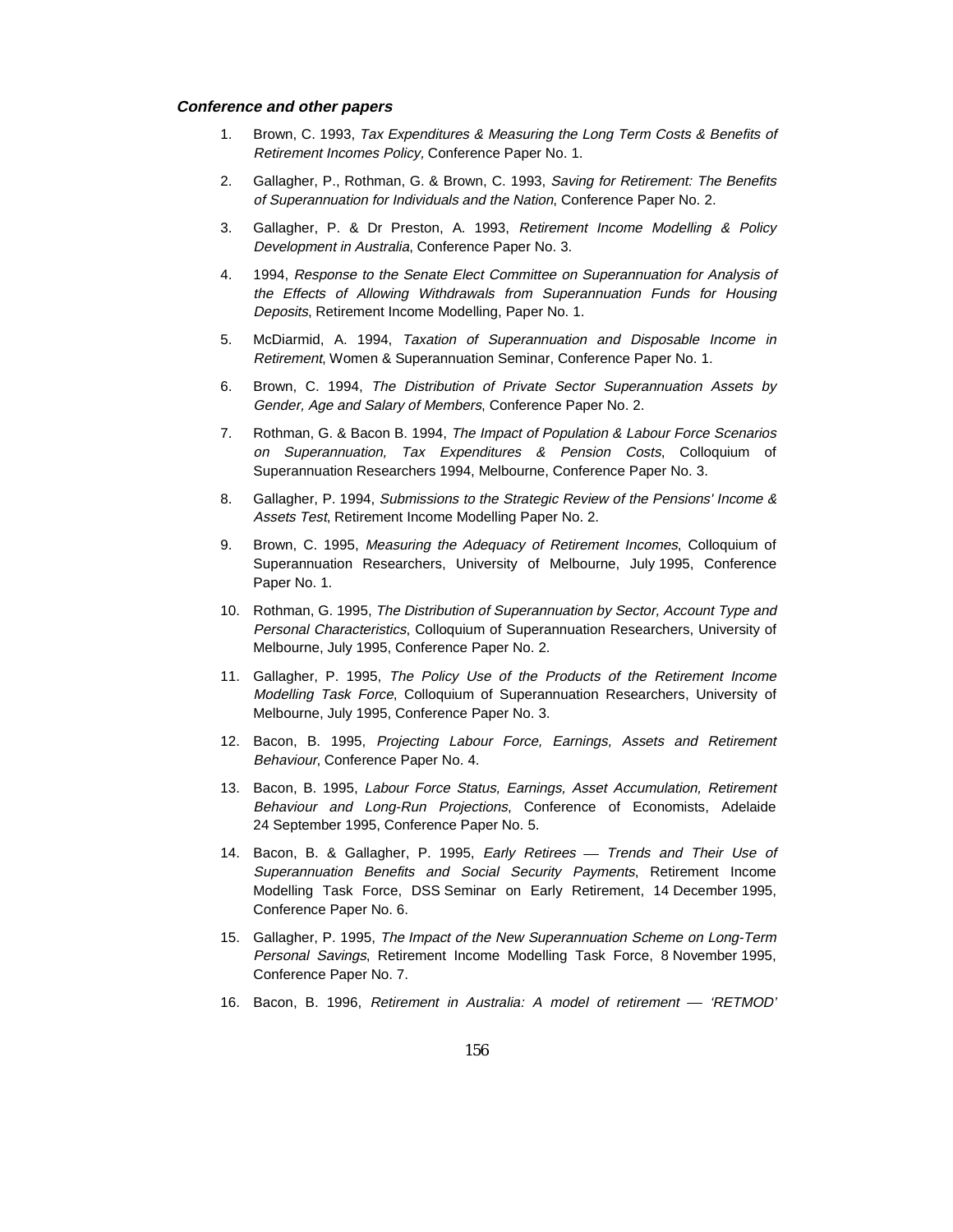Retirement Income Modelling Task Force, Fourth Annual Colloquium of Superannuation Researchers, University of Melbourne, 11-12 July 1996, Conference Paper No. 1.

- 17. Brown, C. 1996, Sources of income and the assets of older Australians, Retirement Income Modelling Task Force 1996, Fourth Colloquium of Superannuation Researchers, University of Melbourne 11-12 July 1996, Conference Paper No. 2.
- 18. Rothman, G. 1996, Aggregate and Distributional Analysis of Australian Superannuation Using the RIMGROUP Model, Retirement Income Modelling Task Force, Fourth Colloquium of Superannuation Researchers, University of Melbourne, July 1996, Conference Paper No. 3.
- 19. Bacon, B. 1996, An Ageing Society: A Working Life/Retirement Perspective, The Eighth National Conference of the Australian Population Association, 3-6 December 1996, Conference Paper No. 4.
- 20. Brown, C., 1997, Preservation and the Effectiveness of Retirement Incomes Policy — Some Results of Individual Modelling, Retirement Income Modelling Task Force, Fifth Colloquium of Superannuation Researchers, University of Melbourne, 11-12 July 1997, Conference Paper No. 1.
- 21. Rothman, G. P., 1997, Aggregate Analyses of Policies for Accessing Superannuation Accumulations, Retirement Income Modelling Task Force, Fifth Colloquium of Superannuation Researchers, University of Melbourne, June 1997, Conference Paper No. 2.
- 22. Gallagher, P., 1997, Assessing the National Saving Effects of the Government's Superannuation Policies Some Examples of the New RIMGROUP National Saving Methodology, Retirement Income Modelling Task Force, Paper No. 3.
- 23. Tinnon, J., 1998, Provision for Retirement Who Does What?, Sixth Colloquium of Superannuation Researchers, University of Melbourne, July 1998, Conference Paper No. 1.
- 24. Rothman, G., 1998, Projections of Key Aggregates for Australia's Aged -Government Outlays, Financial Assets & Incomes, Sixth Colloquium of Superannuation Researchers, University of Melbourne, July 1998, Conference Paper No. 2.
- 25. Bacon, B. R., 1998, Household Wealth & The Aged: An Income Distribution Survey Analysis, Sixth Colloquium of Superannuation Researchers, University of Melbourne, July 1998, Conference Paper No. 3.
- 26. Bacon, B. R., 1999, Ageing in Australia: Some Modelling Results and Research issues, Productivity Commission Conference - The Policy Implication of the Ageing of Australia, March 1999, Conference Paper No. 1.
- 27. Tinnion, J. & Rothman, G., 1999, Retirement Income Adequacy and the Emerging Superannuation System – New Estimates, Seventh Colloquium of Superannuation Researchers, University of Melbourne, July 1999, Conference Paper No. 2.

Copies may be downloaded from the RIM web site (http://www.treasury.gov.au/RIM).